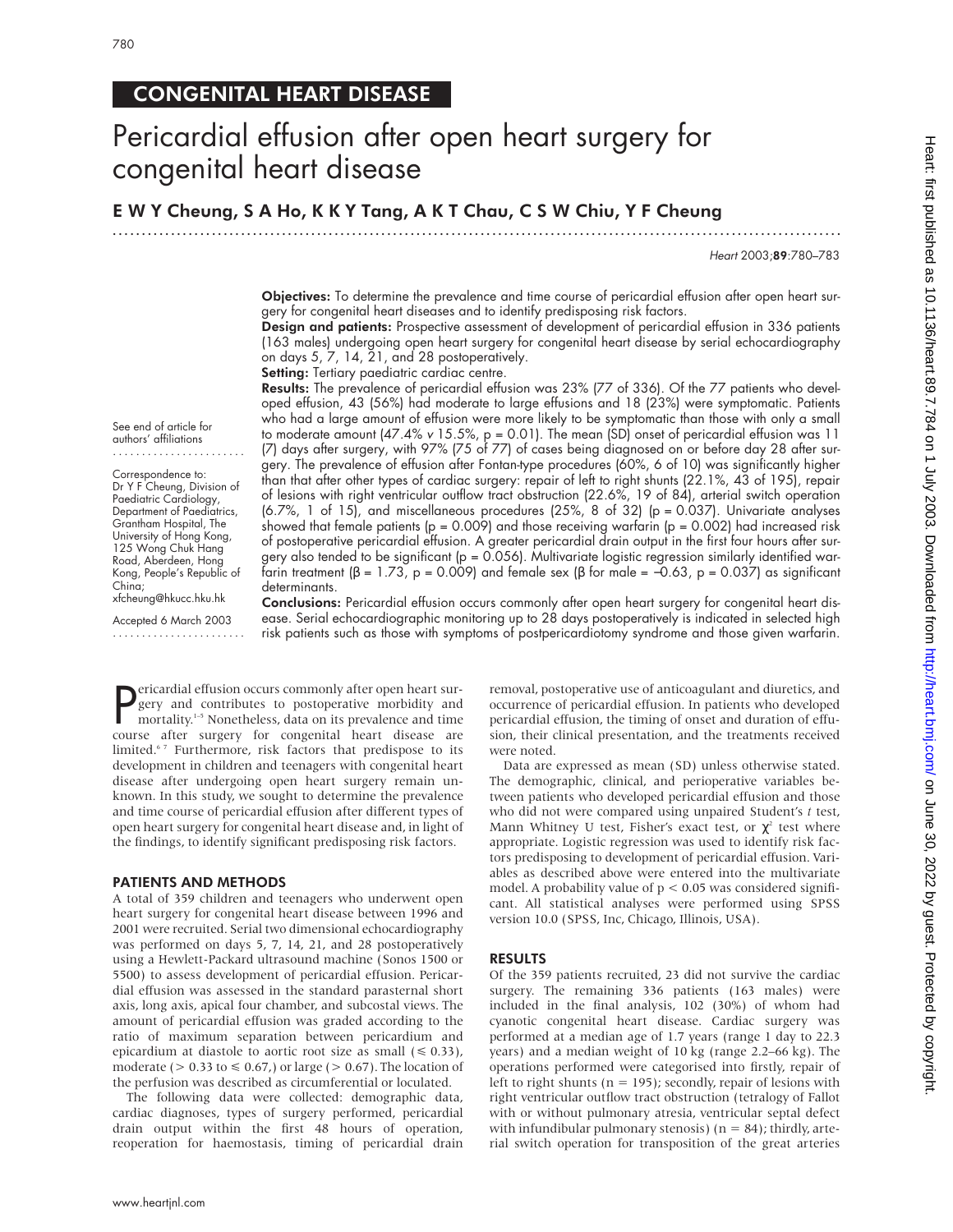

Figure 1 Cumulative percentage of patients who developed pericardial effusion versus the time of onset.

 $(n = 15)$ ; fourthly, Fontan-type procedures  $(n = 10)$ ; and fifthly, miscellaneous procedures including correction of anomalous pulmonary venous drainage, prosthetic valve replacement, repair of left ventricular outflow obstruction, Ross procedure, and Norwood stage I operation ( $n = 32$ ).

Seventy seven of the 336 (23%) patients developed pericardial effusion postoperatively. The amount of effusion was small in 34, moderate in 24, and large in 19 patients. The effusion was already circumferential in 55 of 77 (71%) at first presentation. Its onset was at 11 (7) days after surgery. Overall, the diagnosis was made on or before day 14 and day 28 after surgery in 79% (61 of 77) and 97% (75 of 77) of patients who developed effusion, respectively. Importantly, 12% (4 of 34), 25% (6 of 24), and 32% (6 of 19) of patients with, respectively, small, moderate, and large amounts of effusion presented beyond the second week after operation (fig 1).

Clinical symptoms or signs were present in only 18 (23%) patients. These were fever in 10 patients, gastrointestinal disturbance such as vomiting or abdominal discomfort in two, signs of fluid retention in three, irritability in two, and evidence of tamponade in one. Patients who had a large amount of effusion were more likely to be symptomatic than those with only a small to moderate amount (47.4% *v* 15.5%,  $p = 0.01$ ). Likewise, patients with circumferential effusion

tended to be more symptomatic than those with loculated effusion (29.7% *v* 9.0%, p = 0.077).

Conservative treatment with fluid restriction and diuretic treatment in 44 (57%) patients with a small to moderate amount of effusion resulted in resolution in all of these patients. Anti-inflammatory medications were started in 21 patients (27%) who, albeit asymptomatic, had a moderate amount of effusion with evidence of progression. Aspirin was prescribed to seven patients and steroid was given to 14. Eighteen patients responded, while three eventually required pericardiocentesis. Pericardiocentesis, either by a surgical or a percutaneous approach, as the initial treatment was performed in 12 (16%) symptomatic patients with a large amount of effusion. The median duration for effusion to resolve completely was eight days (range 1–394 days), with complete resolution achieved in 83% (64 of 77) of patients within four weeks of diagnosis.

Table 1 summarises the demographic, clinical, and perioperative variables of patients with and without pericardial effusion. Significantly more female (28.9%) than male  $(16.6\%)$  patients developed pericardial effusion (p = 0.009), with a relative risk of 2.05 (95% confidence interval (CI) 1.2 to 3.5). The prevalence of pericardial effusion after Fontan-type procedures (60%) was significantly higher than that after other types of surgery ( $p = 0.037$ ) (fig 2). Furthermore, pericardial effusions that developed after a Fontan-type procedures were at least moderate to large. Postoperatively, a greater pericardial drain output within the first four hours tended to be associated with a higher risk of developing later effusion  $(p = 0.056)$ . Warfarin, given to 18 patients who had undergone valve replacement  $(n = 8)$ , Fontan-type procedures  $(n = 6)$ , and patch repair of an atrial septal defect  $(n = 4)$ , also conferred a significant risk of developing a pericardial effusion (relative risk 4.48, 95% CI 1.78 to 12.33, p = 0.002). Logistic regression similarly identified sex (β for male =  $-0.63$ , p = 0.037) and warfarin ( $\beta$  = 1.73, p = 0.009) as significant determinants. Nonetheless, it is important to note that in this cohort, warfarin was started in significantly more female than male patients  $(8.7\% \text{ v } 1.8\%, \text{ p } = 0.007)$ . Furthermore, patients who had undergone arterial switch operation, which had the lowest incidence of pericardial effusion, were mostly male (73.3% *v* 26.7%, p = 0.068).

| Variable                                                         | Effusion present<br>$(n=77)$ | <b>Effusion absent</b><br>$(n=259)$ | p Value  |
|------------------------------------------------------------------|------------------------------|-------------------------------------|----------|
| Median age (years)                                               | 2.3                          | 1.7                                 | 0.60     |
| Range                                                            | $0.02 - 20.1$                | $0 - 22.3$                          |          |
| Weight (kg)                                                      | 14.83 (13.8)                 | 14.35 (12.9)                        | 0.79     |
| Sex (male: female)                                               | 27:50                        | 136:123                             | $0.009*$ |
| Cyanotic: acyanotic                                              | 24:53                        | 78:181                              | 0.89     |
| Previous cardiac surgery                                         | 11(14.3%)                    | 38 (14.7%)                          | 1.00     |
| Types of operation                                               |                              |                                     |          |
| Left to right shunt repair                                       | 43/195 (22.1%)               | 152/195 (77.9%)                     | $0.037*$ |
| RVOT surgery                                                     | 19/84 (22.6%)                | 65/84 (77.4%)                       |          |
| Arterial switch operation                                        | $1/15$ (6.7%)                | 14/15 (93.3%)                       |          |
| Fontan procedure                                                 | $6/10$ (60%)                 | $4/10$ (40%)                        |          |
| Miscellaneous                                                    | $8/32$ (25%)                 | 24/32 (75%)                         |          |
| Reoperation for haemostasis                                      | $3(3.9\%)$                   | 3(1.2%)                             | 0.13     |
| Pericardial drain removal (days post surgery)                    | 2.2(1.2)                     | 2.1(1.4)                            | 0.36     |
| Median first 4 hour total drain output (ml)                      | 60                           | 50                                  | 0.056    |
| Range                                                            | $15 - 1550$                  | $0 - 620$                           |          |
| Median average hourly drain output on operation day (ml/h)       | 5.8                          | 5.6                                 | 0.47     |
| Range                                                            | $2 - 101$                    | $0 - 57$                            |          |
| Median average hourly drain output on day 1 postoperation (ml/h) | 1.7                          | 1.7                                 | 0.98     |
| Range                                                            | $0 - 21$                     | $0 - 11$                            |          |
| Warfarin                                                         | 10(13%)                      | 8(3%)                               | $0.002*$ |
| Diuretic                                                         | 69 (90%)                     | 210 (81%)                           | 0.17     |

Table 1 Comparisons of demographic, clinical, and perioperative variables between patients with and without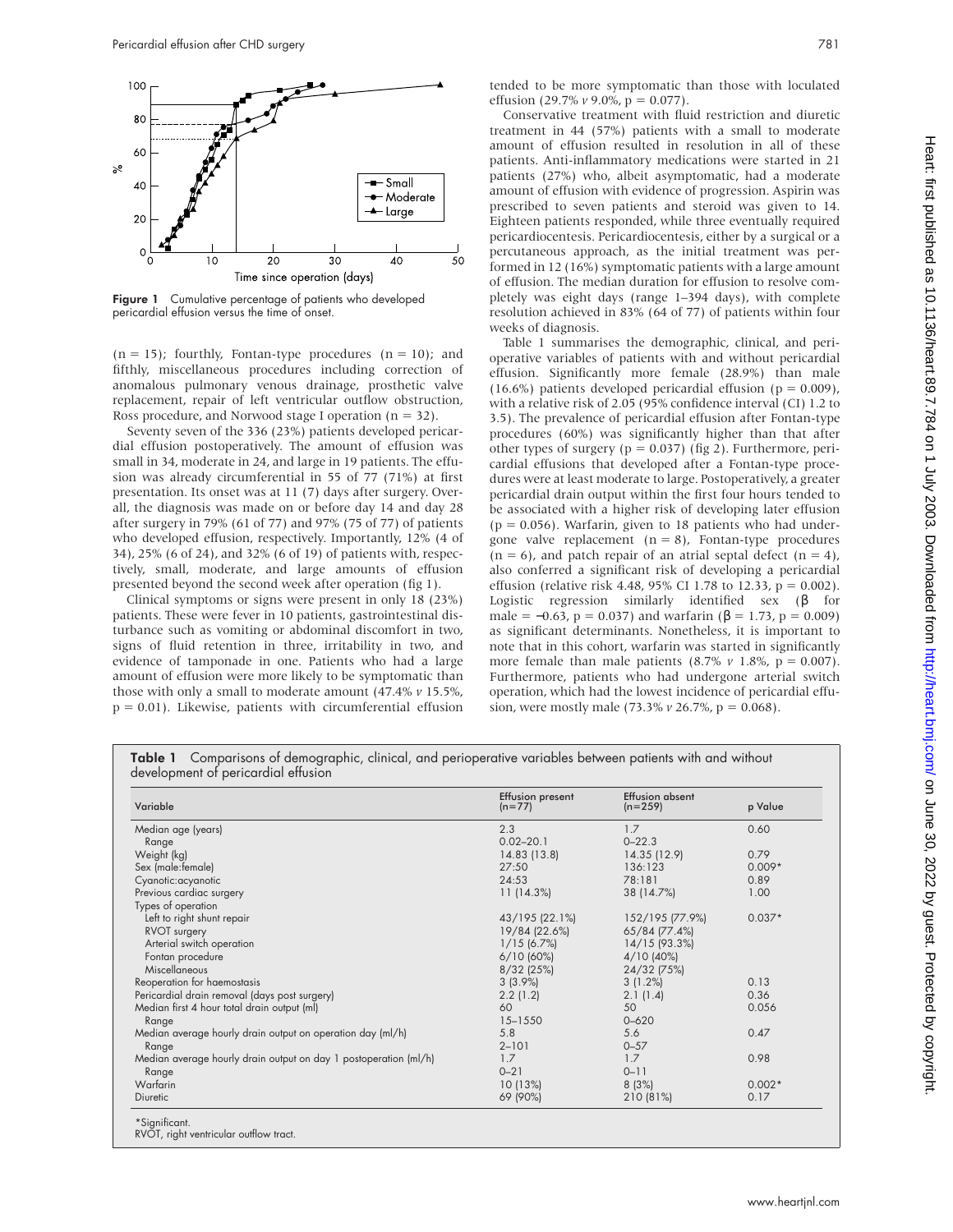

Figure 2 Prevalence of pericardial effusion after open heart surgery for different types of congenital heart disease. Solid areas represent patients who developed pericardial effusion. ASO, arterial switch operation; RVOT, right ventricular outflow tract.

#### **DISCUSSION**

The prevalence of pericardial effusion after open heart surgery has been reported to range from 53–85% in earlier studies.<sup>2</sup> However, recent studies in both adults and children suggested a decrease in prevalence. Yip and colleagues<sup>8</sup> reported a 16% prevalence in 339 adults undergoing surgical repair of atrial septal defect, while Prabhu and associates<sup>7</sup> reported a 13.6% prevalence in 212 children and teenagers undergoing surgery for congenital heart disease. Our study similarly shows, in a large of cohort of patients, a relatively lower prevalence of pericardial effusion, which has been attributed to improved surgical and anaesthetic techniques, myocardial protection, and improved postoperative haemodynamics.<sup>7</sup> Additionally, our study describes the evolution of the development of pericardial effusion. While pericardial effusion can be detected within the first two weeks of surgery in the majority (79%) of patients, 21% of cases would have been missed if routine echocardiographic screening had been confined to this time period. Interestingly, our finding suggests that pericardial effusion that eventually becomes moderate to large in amount tends to present later.

Symptoms were present in only slightly more than a fifth of our patients who developed pericardial effusion and these symptoms were mostly non-specific. This is in contrast to the findings of Clapp and colleagues,<sup>5</sup> who reported that 16 of 21 children with postoperative effusion developed clinical evidence of postpericardiotomy syndrome. The apparent discrepancy may be because serial echocardiographic assessment allows for early diagnosis and institution of antiinflammatory treatment before appearance of symptoms. Nonetheless, the presence of symptoms may have important implications, as symptomatic patients were more likely to have a more severe degree of pericardial effusion and hence to be at risk of haemodynamic compromise in the absence of interventions. Close monitoring and early institution of anti-inflammatory treatment are therefore warranted in symptomatic patients.

Data on the efficacy of anti-inflammatory treatment for postpericardiotomy syndrome in children are, however, limited. While aspirin has been widely used, the reports were largely anecdotal<sup>6</sup> and, to date, there have been no controlled trials on the efficacy of non-steroidal anti-inflammatory agents. Prophylactic use of aspirin, on the other hand, has been shown to have no significant benefit in the prevention of postoperative pericardial effusion in children.<sup>6</sup> In a double blind placebo controlled trial of steroid in a small cohort of children with postpericardiotomy syndrome, Wilson and colleagues<sup>9</sup> have shown that steroid hastens the remission in the majority, although two of their 12 patients had a

further increase in the amount of effusion despite steroid administration. Likewise, only three of our 21 (14%) patients failed to respond to anti-inflammatory treatment. A trial of anti-inflammatory treatment is hence justified in patients with moderate and increasing amounts of pericardial effusion before contemplation of the more invasive pericardiocentesis.

To our knowledge, this is the first study to examine risk factors predisposing to development of pericardial effusion after open heart surgery for congenital heart disease. While Prabhu and colleagues<sup>7</sup> suggested a higher incidence of effusion incidence after Ross procedure, the number of patients included in their studied was too small to be significant. We found that pericardial effusion occurred more commonly after Fontan-type procedures. On the other hand, infants, mostly boys, undergoing arterial switch operation for transposition of the great arteries had the lowest incidence. Similar to the findings of Stevenson and colleagues,<sup>3</sup> a greater pericardial drain output early postoperation tended to be associated with an increased likelihood of pericardial effusion. It has been proposed that the increased amount of blood accumulated may irritate the pericardium through a hydrophilic action.<sup>10</sup> <sup>11</sup> Multivariate analysis showed that postoperative warfarin is a significant risk factor after adjustment of other variables. This finding corroborates those reported in the adult literature.<sup>2 12 13</sup> Warfarin given routinely after Fontantype procedures probably explains in part the observed higher incidence of pericardial effusion after this operation. The findings that more of our patients taking warfarin were female and that most undergoing arterial switch operation were male may explain the significance of sex in determining the occurrence of pericardial effusion in this cohort. Interestingly, however, female adult patients have been shown to be at higher risk for development of early postoperative cardiac tamponade after open heart surgery in a recent study.<sup>14</sup> While the explanation remains unclear, female sex may indeed be an independent risk factor, even after adjustment for confounding influence.

On the basis of our findings, we recommend serial echocardiography up to 28 days after open heart surgery for congenital heart disease in selected at-risk patients, namely those with symptoms suggestive of postpericardiotomy syndrome and those receiving warfarin.

### .....................

#### Authors' affiliations

E W Y Cheung, S A Ho, KKYTang, A K T Chau, Y F Cheung, Division of Paediatric Cardiology, Grantham Hospital, The University of<br>Hong Kong, Hong Kong, People's Republic of China<br>**C S W Chiu,** Division of Cardiothoracic Surgery, Grantham Hospital,

The University of Hong Kong

#### REFERENCES

- 1 Kron IL, Rheuban K, Nolan SP. Late cardiac tamponade in children. A lethal complication. *Ann Surg* 1984;**199**:173–5.<br>2 **Ikaheimo MJ**, Huikuri HV, Airaksinen J, *et al*. Pericardial effusion after
- cardiac surgery: incidence, relation to the type of surgery, antithrombotic therapy, and early coronary bypass graft patency. Am Heart J 1988;116:97–102.
- 3 Stevenson LW, Child JS, Laks H, et al. Incidence and significance of early pericardial effusion after open heart surgery. Am J Cardiol 1984;54:848–51.
- 4 Weitzman LB, Tinker WP, Konzon I, et al. The incidence and natural history of pericardial effusion after cardiac surgery: an echocardiographic study. Circulation 1984;69:506-11.
- Clapp SK, Garson A Jr, Gutgesell HP, et al. Postoperative pericardial effusion and its relation to postpericardiotomy syndrome. Pediatrics 1980;66:585–8.
- 6 Béland MJ, Paquet M, Gibbons JE, et al. Pericardial effusion after cardiac surgery in children and effects of aspirin for prevention. Am J Cardiol 1990;65:1238–41.
- 7 Prabhu AS, Ross RD, Heinert MR, et al. Decreased incidence of postoperative pericardial effusions after cardiac surgery for congenital heart disease. Am J Cardiol 1996;77:774–6.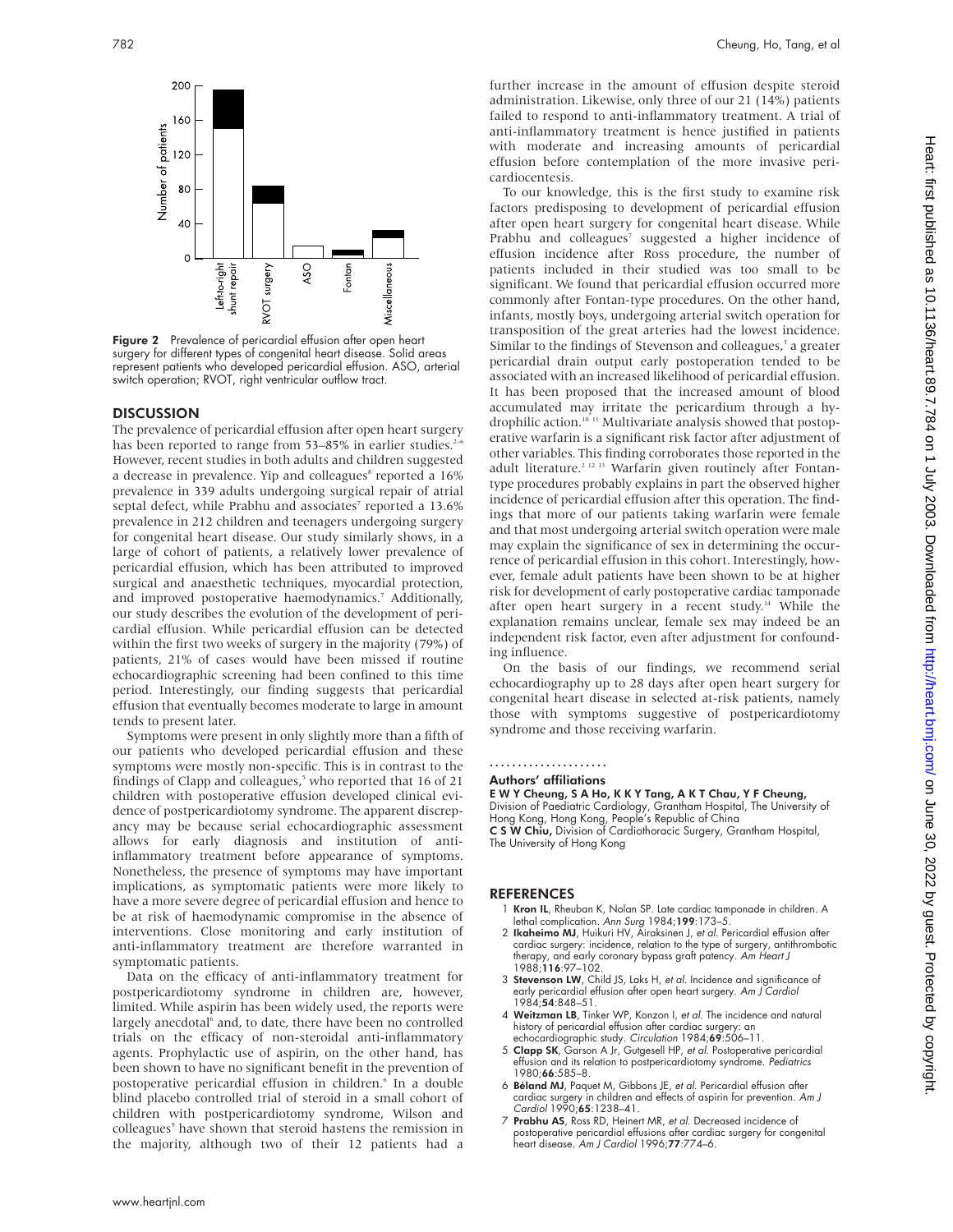- 8 Yip SB, Chau MC, Chow WH, et al. Pericardial effusion in adults undergoing surgical repair of atrial septal defect. *Am J Cardiol*<br>1997;**79**:1706–8.
- 9 Wilson NJ, Webber SA, Patterson MWH, et al. Double-blind placebo-controlled trial of corticosteroid in children with
- postpericardiotomy syndrome. *Pediatr Cardiol* 1994;**15**:62–5.<br>10 **Borkon AM**, Schaff HV, Gardner TJ, *et al*. Diagnosis and management of postoperative pericardial effusions and late cardiac tamponade following open heart surgery. Ann Thorac Surg 1981;31:512–9.
- 11 Ellison LH, Kirsh MM. Delay mediastinal temponade after open heart surgery. Chest 1974;65:64–6.
- 12 Tsang SM, Barnes ME, Hayes SN, et al. Clinical and echocardiographic characteristics of significant pericardial effusions following cardiothoracic surgery and outcomes of echo-guided pericardiocentesis for management: Mayo Clinic experience 1979–1998. Chest 1999;116:322–31.
- 13 Malouf JF, Alam S, Charzeddine W, et al. The role of anticoagulation in the development of pericardial effusion and late tamponade after cardiac surgery. Eur Heart J 1993;14:1451–7.
- 14 Kuvin JT, Harati NA, Pandian NG, et al. Postoperative cardiac tamponade in the modern surgical era. Ann Thorac Surg 2002;74:1148–53.

# IMAGES IN CARDIOLOGY.............................................................................

### Pacemaker lead fracture

A<sup>47</sup> year old man with congenital heart block had a per-<br>manent DDD pacemaker implanted at the age of 25<br>years. Six months ago he had a battery change in the<br>right infractavicular region, which was his seventh box manent DDD pacemaker implanted at the age of 25 years. Six months ago he had a battery change in the right infraclavicular region, which was his seventh box change. The pacemaker check recently undertaken showed satisfactory pacemaker function. On the day of admission he went to have a meal on his son's birthday. As he was stretching his right arm to lift a heavy plate he had a funny sensation in his right arm. Then he noticed that he felt very dizzy and was about to pass out each time he abducted his right arm to have a meal. He came to hospital with his right arm tightly adducted to the chest wall.

A chest *x* ray revealed partial fracture in the ventricular lead, hence it was losing electrical contact during arm abduction. The patient was taken to the catheter laboratory and a new ventricular lead and battery was implanted. This cured his problem and he went home with an asymptomatic handshake!

Lead fracture of a permanent pacemaker is a recognised complication but this sort of dramatic presentation is rare.